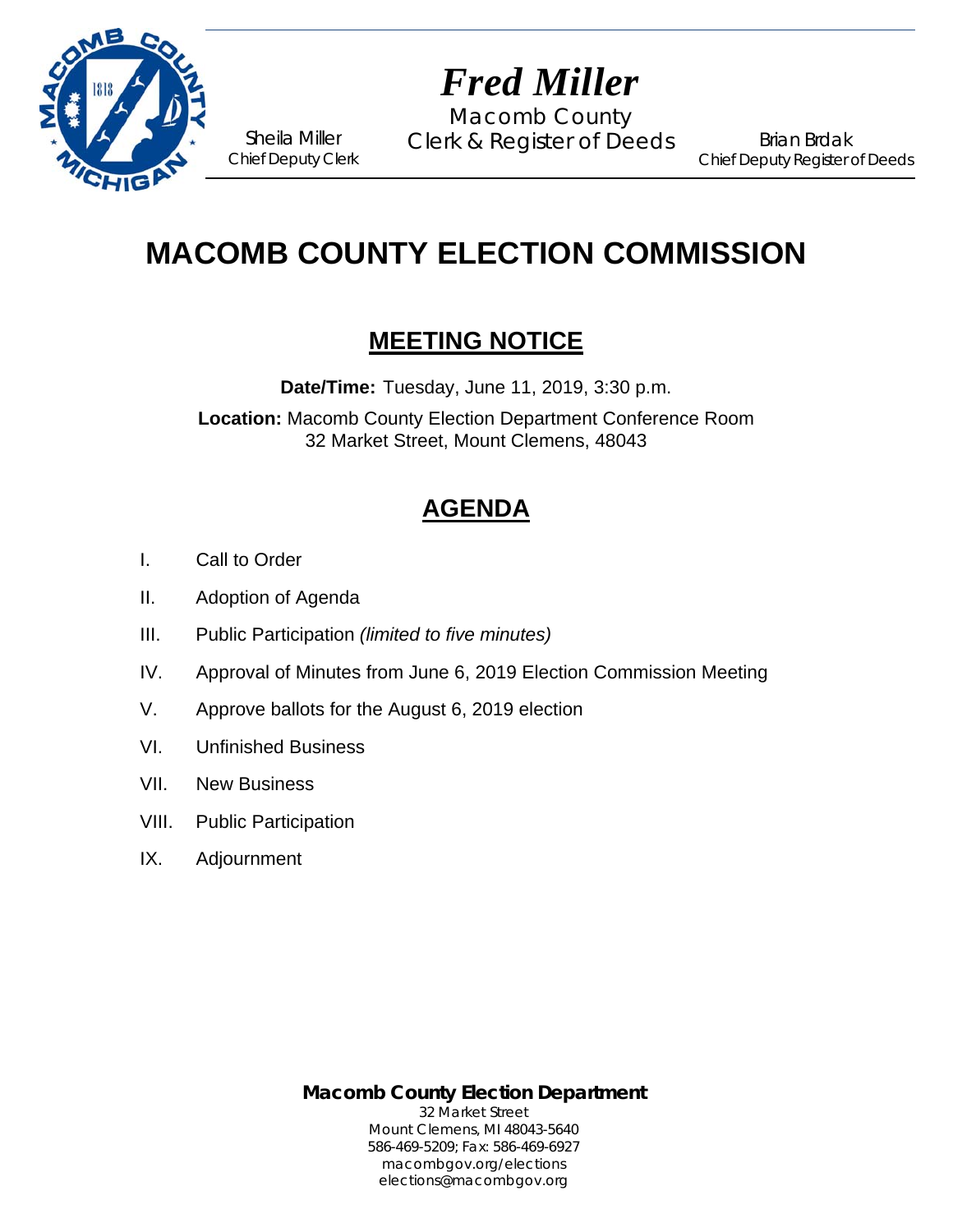### **MACOMB COUNTY ELECTION COMMISSION SPECIAL MEETING June 6, 2019**

#### **UNOFFICIAL MINUTES**

The Macomb County Election Commission met on Thursday, June 6, 2019, in the courtroom of Judge Kathryn George in the Macomb County Court Building (5<sup>th</sup> floor), 40 North Main, Mount Clemens with the following members present:

|               | Judge Kathryn George – Senior Probate Judge, Chairperson<br>Larry Rocca - County Treasurer<br>Fred Miller - County Clerk |
|---------------|--------------------------------------------------------------------------------------------------------------------------|
| Also Present: | Michael Grix - Election Department<br>Goce Nedanovski - Election Department                                              |

#### Frank Krycia – Corporation Counsel's Office

#### **CALL TO ORDER**

Judge George called the meeting to order at 3:00 p.m.

#### **MOTION TO ADOPT AGENDA**

A motion to adopt the agenda was made by Larry Rocca. Fred Miller seconded the motion. The motion carried.

#### **PUBLIC PARTICIPATION**

None

#### **APPROVAL OF MINUTES FROM MARCH 7, 2019 MEETING**

Larry Rocca made a motion to approve the minutes as presented. Fred Miller seconded the motion. The motion carried.

#### **APPROVAL OF BALLOTS**

Frank Krycia summarized the ongoing litigation regarding the Warren City Council races. He recommended that the Election Commission not approve ballots for the City of Warren at this time. Fred Miller made a motion to approve the ballots for the cities of New Baltimore and Saint Clair Shores for the August 6, 2019 Election. Larry Rocca seconded the motion. The motion carried.

#### **UNFINISHED BUSINESS**

None

#### **NEW BUSINESS**

None